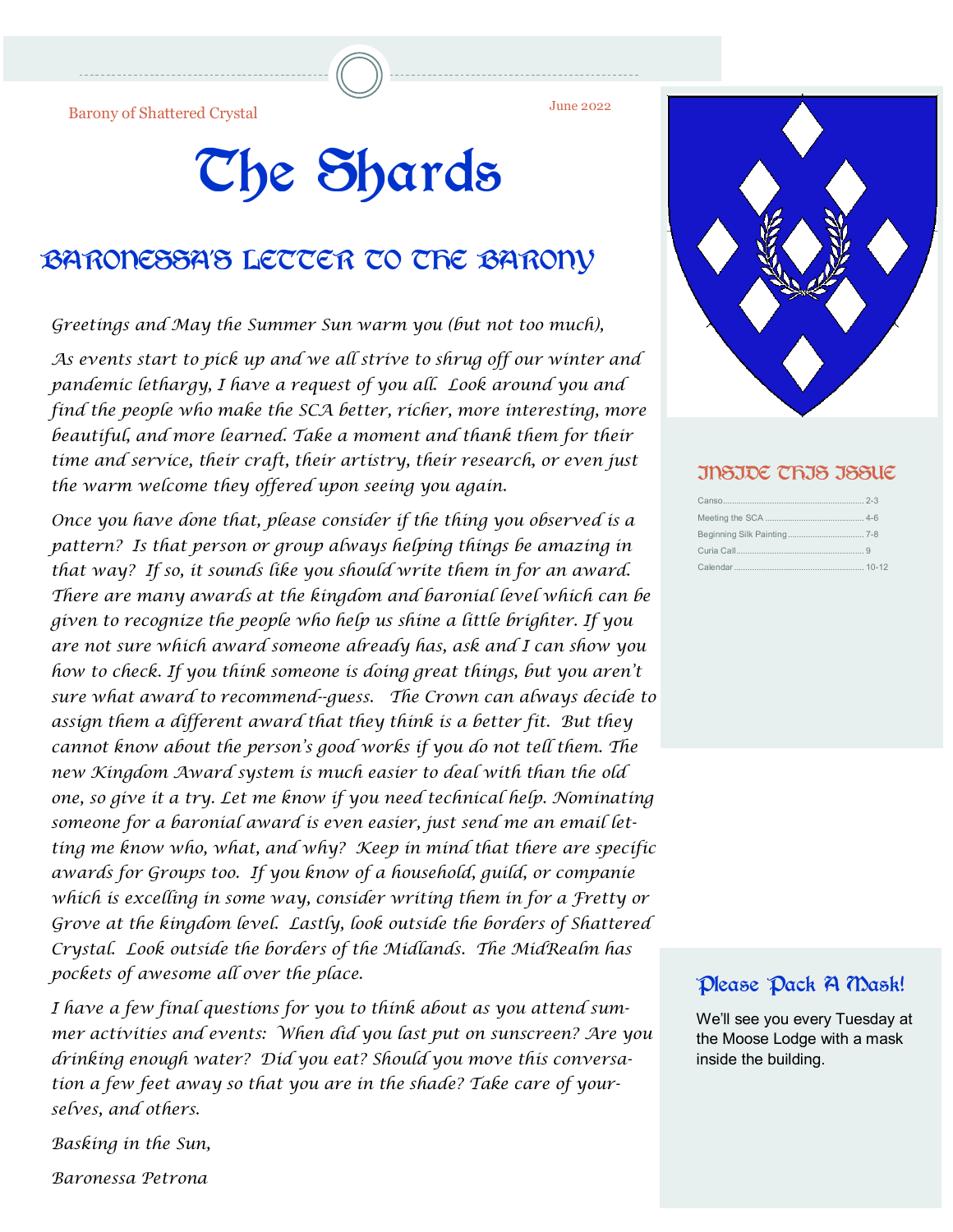#### Canso: Alone I Wander by Melisende de Westemere

Alone I wander through this darkling night. The dying moon recounts her roll of wrongs. Bright Dawn approaches; it will not be long before her coming puts the stars to flight, brings an end to song.

The weak must ever make way for the strong.

Soft, scented nights retreat before Day's flame. Brash Day she is a harsh and haughty dame. Her trumpets blare, her heralds strike the gong ending Love's sweet game.

Day after day life always plays the same. No day brings blissful end to all our woes, except that last to which all mankind goes unwillingly; the day Death lays her claim to our finest Rose.

Though Day be cruel, Dear Night brings sweet repose wherein the flesh may rest, the heart may dream. Beneath the silver moon it yet may seem as if it is a gentler wind which blows, kinder stars that gleam.

L'envoi: Fairest Lady Night With your silver song Keep the day's harsh flame With its bitter blows From my heart's best dream.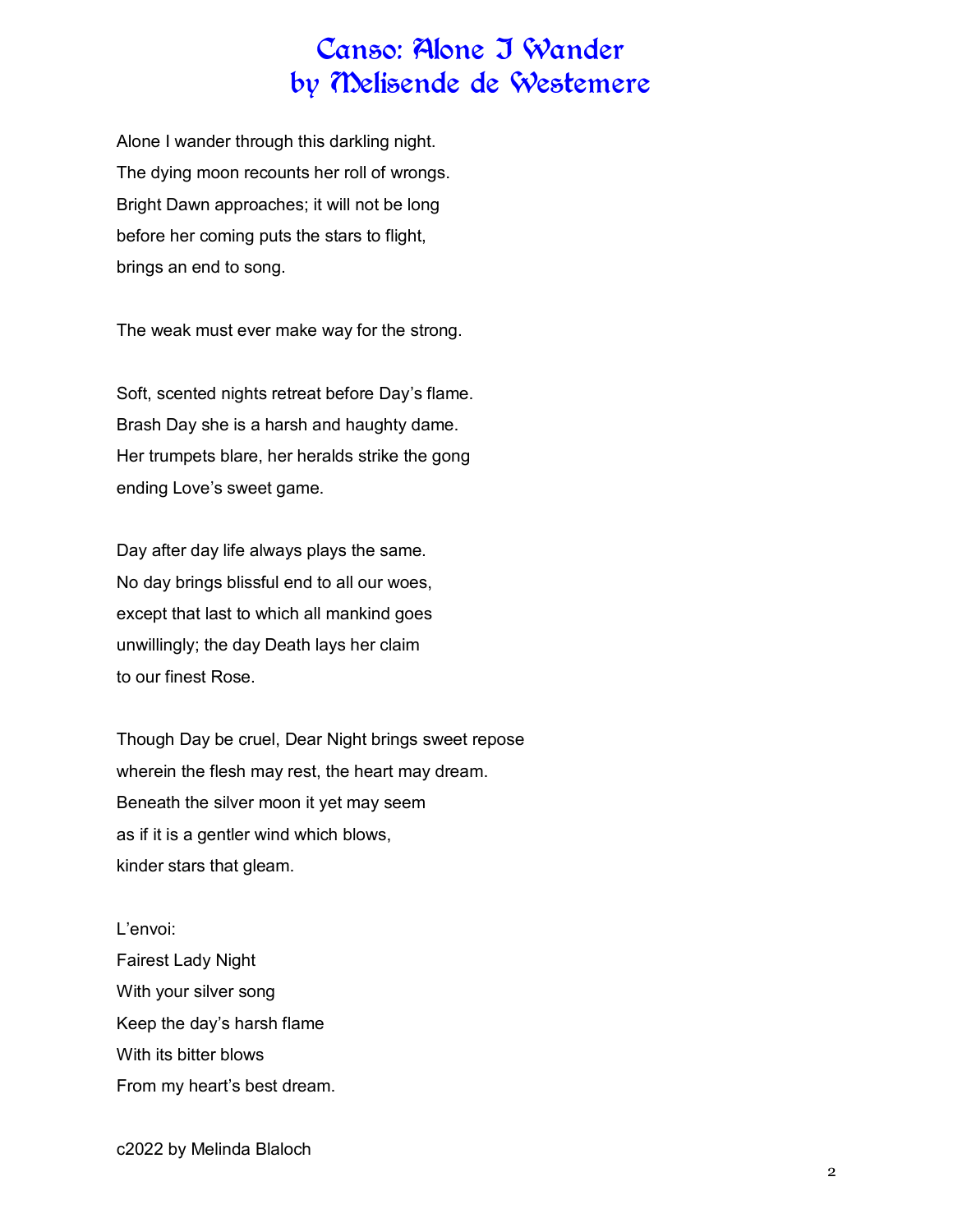#### Canso: Alone I Wander Cont.

Technical notes for the interested or "why what I've done here is really cool":

The Canso was the most common verse form used by the early troubadours. (Courtly poets, writing in Occitanian or the Langue d'oc of southern France from the early 12th century.) The Canso had no fixed form. Each Canso was expected to be something completely new, something never done before. However, once the form was determined, the poet was expected to follow it rigidly throughout the piece.

To begin this piece, I made up a new form: five stanzas, five lines each. The first four lines of each stanza are 10 syllables in iambic pentameter. The last line of each stanza iis five syllables, made up of an anapest and an iamb.

Note: an anapest is three syllables in the pattern unaccented, unaccented, accented. An iamb is two syllables in the pattern unaccented, accented.

The final stanza (the envoi, usually addressed to the Troubadour's love, but under a pseudonym) was to be five lines of five syllables each, made up of an anapest and an iamb.

| The rhyme scheme I settled on was: |
|------------------------------------|
| abbab                              |
| bccbc                              |
| cddcd                              |
| deede                              |
| abcde                              |

Having set the rules, I crafted the poem within them. It's very much like putting together a puzzle with words, and I encourage everyone so inclined to give it a try. I hope you enjoy. ~~Melisende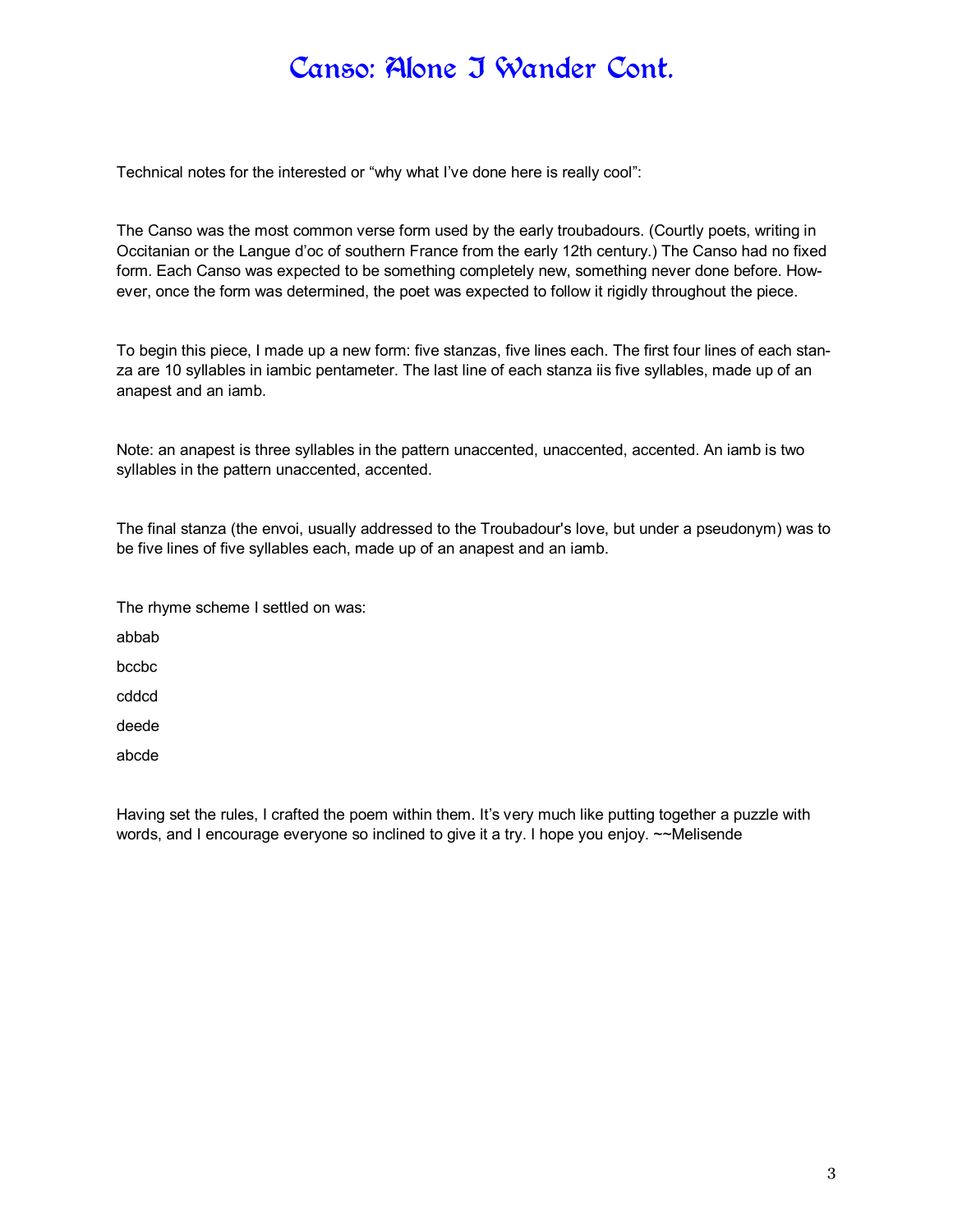### Meeting The SCA And Being A Newcomer In SCA Personal comments by Mistress Caroline

On February 18, two things happened to me that had me reminiscing and thinking.

First, I attended the funeral of the husband of an elderly, beloved, former library board trustee who had also been a friend and fellow teacher. I'd had two of their three offspring as students in high school. The son, who is now in theater in Washington, claims to have gotten the "acting bug" when I cast and directed him in a school play as the male lead. It was a fun, successful event and, to this day, he credits me for his start. Seeing him and many other students from decades ago, really made me think back over the past.

Then soon after I arrived back home, one of my rambunctious kittens got into a cabinet and was able to remove some papers from a folder that had been stored there. Among the papers he proudly scattered was a copy of the story I had used in my very first SCA bardic "competition". I calculated that it would have been about 1983 or 4. What a memory.

So, then I spent a lazy afternoon thinking of my early days in SCA, how I joyfully found it, and the first days and the learning days.

I met the SCA at the Jubilee Old English Fair, which had SCA participation. It was held near Peoria, Illinois. To capsulate the story, a friend was to be a merchant of herbs at the Fair and needed a helper. She was a licensed herbologist and knew that I liked herb craft and had an average knowledge of it. Well, one of the requirements was that we needed to have medieval garb. I was willing, did a little research, bought a Simplicity pattern, and made a lovely looking outfit of modern fabric with a zipper down the back and fake fur around the hem, wrists and neckline. Hey, it did fine with the ten-foot rule – from the front. We loved Jubilee Olde English Faire.

My friend Faye liked the strange stuff and the wizards. I admired the fighters and entertainers, but really met the SCA when I went to a booth about the medieval ages and the SCA, run at that time by a wonderful lady named Mistress Bianca de Rosemunde. She was articulate, intelligent, and extreme talented as an artist. She became a Laurel for her scrolls and artistry. I was totally impressed. In fact, when she became a Pelican at  $50<sup>th</sup>$  Year Great Court a few years ago, I spoke for her as a Pelican telling the story of how I met and became involved in the on the SCA through her influence.

That same weekend Faye and I met a few people from the new Shire of Shattered Crystal, which was the SCA group nearest Marissa. One lady was named Cindy and another was Chris. (Chris became the mother of our Lord Alan) They and a few others stayed in touch with us and invited us to shire meetings.

Busy with many other activities in my life; teaching, church work, being the Illinois' coordinator of Future Teachers of America, being on the state board of Illinois Education Association as president of Region 4, taking Middle Eastern dance classes, helping with Boy Scouts, and doing library story hours, I found my life to be pretty full.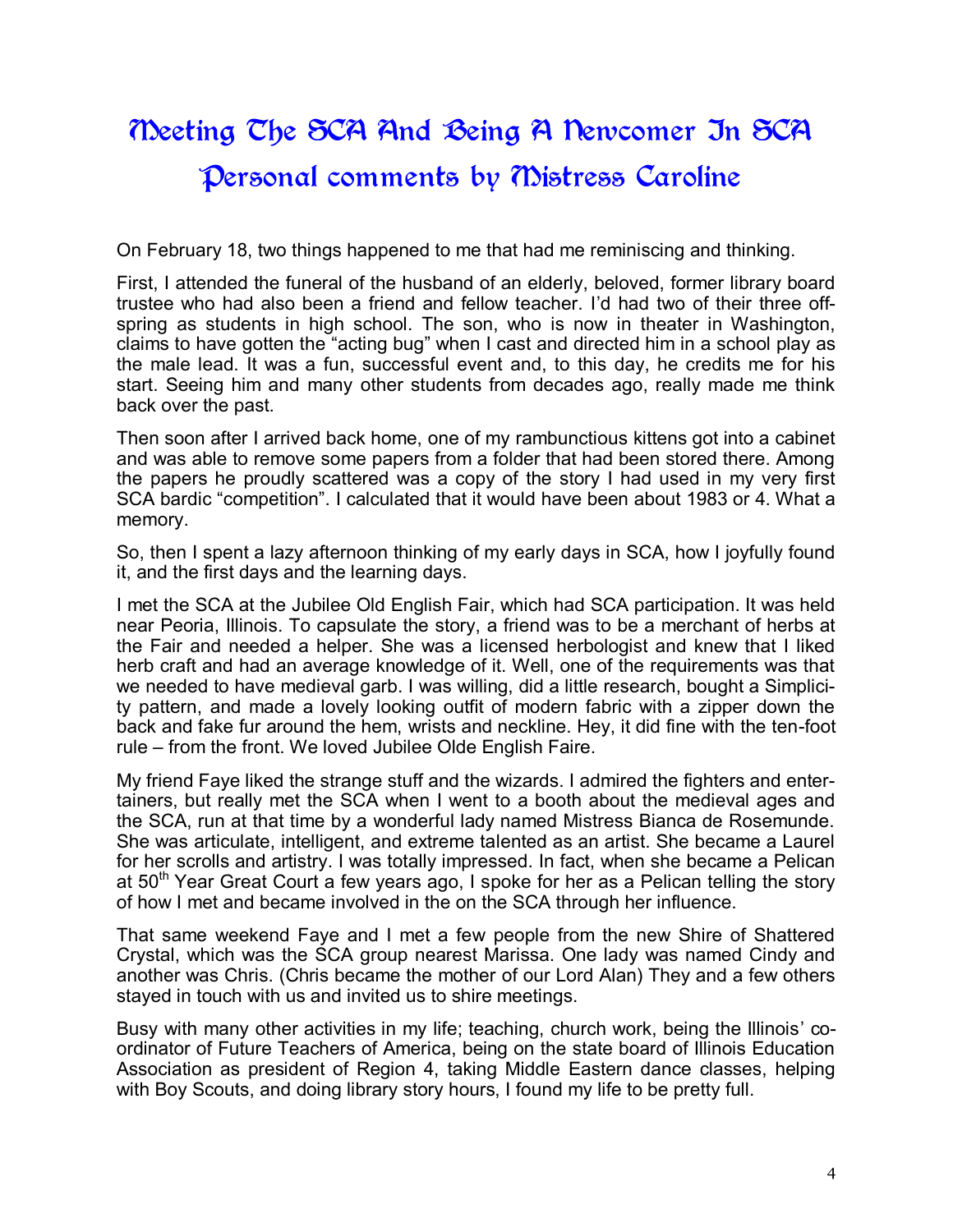#### Meeting The SCA And Being A Newcomer In SCA Cont.

I was unfamiliar and rather naïve about the Society for Creative Anachronism, but interested. It took several months for me to feel as if I truly was a member of the group and not just an observer. I was only able to attend a few meetings when we decided to put on a big demonstration at Belleville Area College. I was willing to help in my one outfit and did.

We had good press and my outfit attracted a St. Louis photographer, and it and I were part of both TV and newspaper coverage. (The same photographer became a friend and covered several other of our happenings.) I also helped with our first two events. One was at a church in Swansea, and I did a lot in the kitchen and earned "my wings" as a cook.

Since part of this is being told to help new people and those who influence recent attendees, I want to add that I had taken my son, who was early junior high age, along to the shire's event, to get him involved. He helped out during the day and was down as a server for the feast. Unfortunately, as an athlete and a high honor student, and at an age where he "did not suffer fools", he was serving a table where some of the guys he served were boastfully talking fanciful nonsense, and were rude and rather crude. I know it was an excuse, but he felt that they were not the type people he wanted to be around. From then on, he was supportive of me, but declined to participate.

You never know how your actions may affect someone else.

As a newcomer myself in the early 80's to the Shire of Shattered Crystal, I wanted to try everything I could about the Society. Enter the Arts and Sciences. They gave me the opportunity to experience some of the things that I didn't really have much of an outlet for in everyday life. As I said earlier, it was about 1983 that we held what was probably a regional A&S day in Mascoutah. I was encouraged to enter a dance piece and a bardic piece by Leonard and Alice, (The basic shire workers then were Barb, Leonard, Cindy, Teri, Bill, Larry, Chis, Alice and Cindy). The background information that Leonard had given me said that a bardic story could be a medieval theme or style, and I had found a story by Jane Yoland called "The Hundredth Dove" that I thought fit the bill. Two of the judges were members of Shattered Crystal who had never judged before, and who tried to be helpful. They were very complimentary, but felt that they needed to make suggestions, and they told me to memorize the story. I was a bit taken aback, but thought that they knew what they were talking about. It was a real task memorizing the story, as I had been a story teller for a while and memorized special parts but not a whole, long story.

As the coordinator of FTA, and a Regional president of IEA, I had some state meetings that I had to attend before the Kingdom A&S. I recorded the story, and as I traveled, I would listen to sections and memorize them until I had it in hand. My method was to start from the beginning each time and add the next part.

Then we went to Eastern Illinois University for the next round, and we had more experi-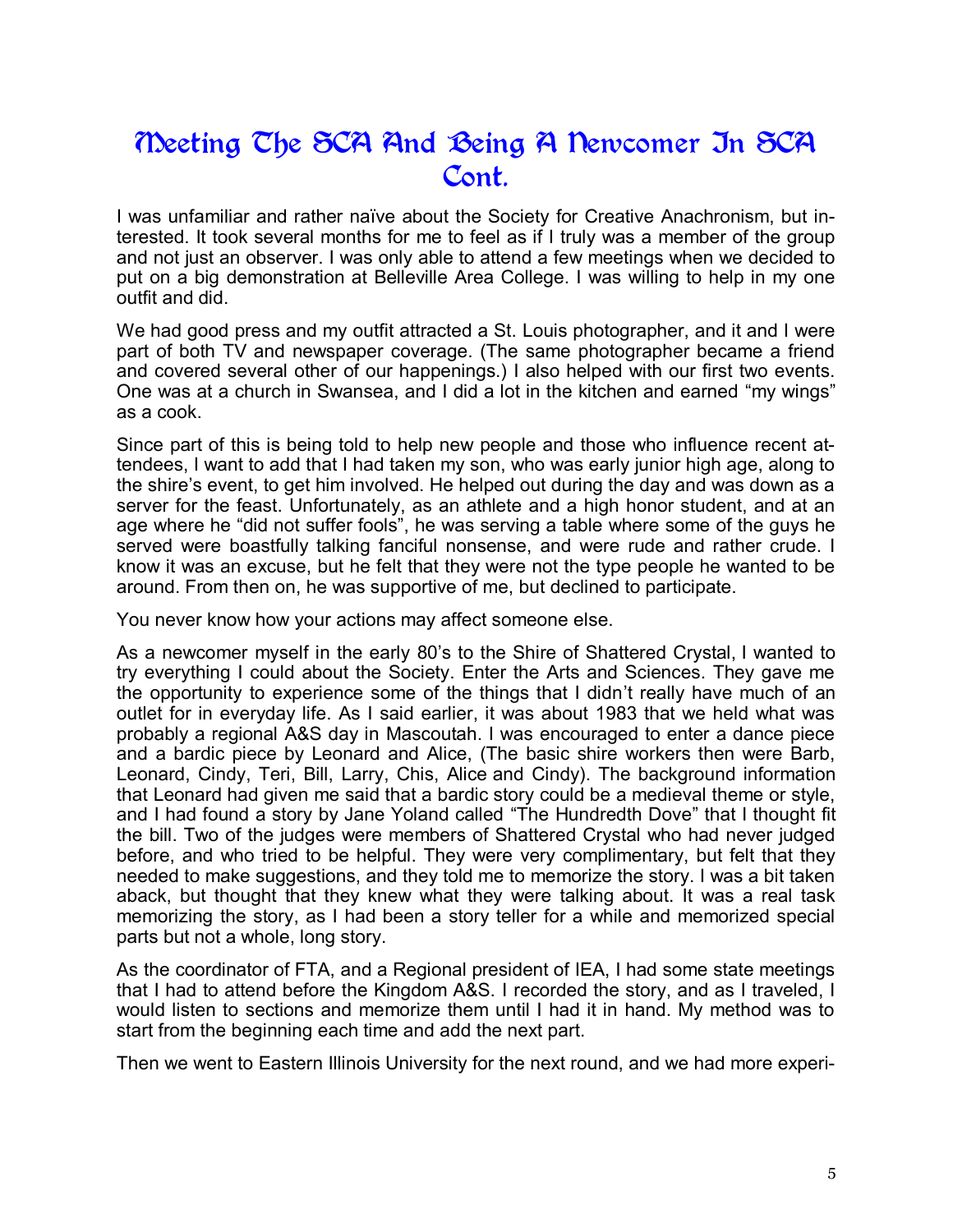#### Meeting The SCA And Being A Newcomer In SCA Cont.

So, for new people, don't be discouraged; keep trying. And for the not-so-new people, please have the right information in hand or available, and be encouraging.

During that day in February 2022, remembering the past few decades in SCA and the pleasure they have brought me, I even decided that some day soon, I would copy the story "The Hundredth Dove" for The Shards. By the way, when I was put of vigil for my Laurel, it was for "storytelling, research, and A&S activities". I'm a backer and believer in all three.

#### Special Ideas

- 1. New people should talk with several SCA'ers and not just take the opinions of one person.
- 2. Ask people about what they are doing or like to do. Listen for other references they may give you.
- 3. Remember that our technological advantages bring information and resources right to us now. Research has become easier. Be willing to take the time to do some. But, please also use books as well as the Internet.
- 4. Help other newcomers feel welcome and share interests.
- 5. Attend events in other places and see how SCA has different ways of doing things and different outlets.
- 6. Be willing to have your talents be demonstrated, participate in A&S fairs, make largesse, enter novice tournaments. All those things will bring comments and helps.
- 7. Be willing to take part in classes on new subjects. Learning fresh things might lead to an additional love.
- 8. Whatever you do in SCA, do it because you have fun and it brings you satisfaction.

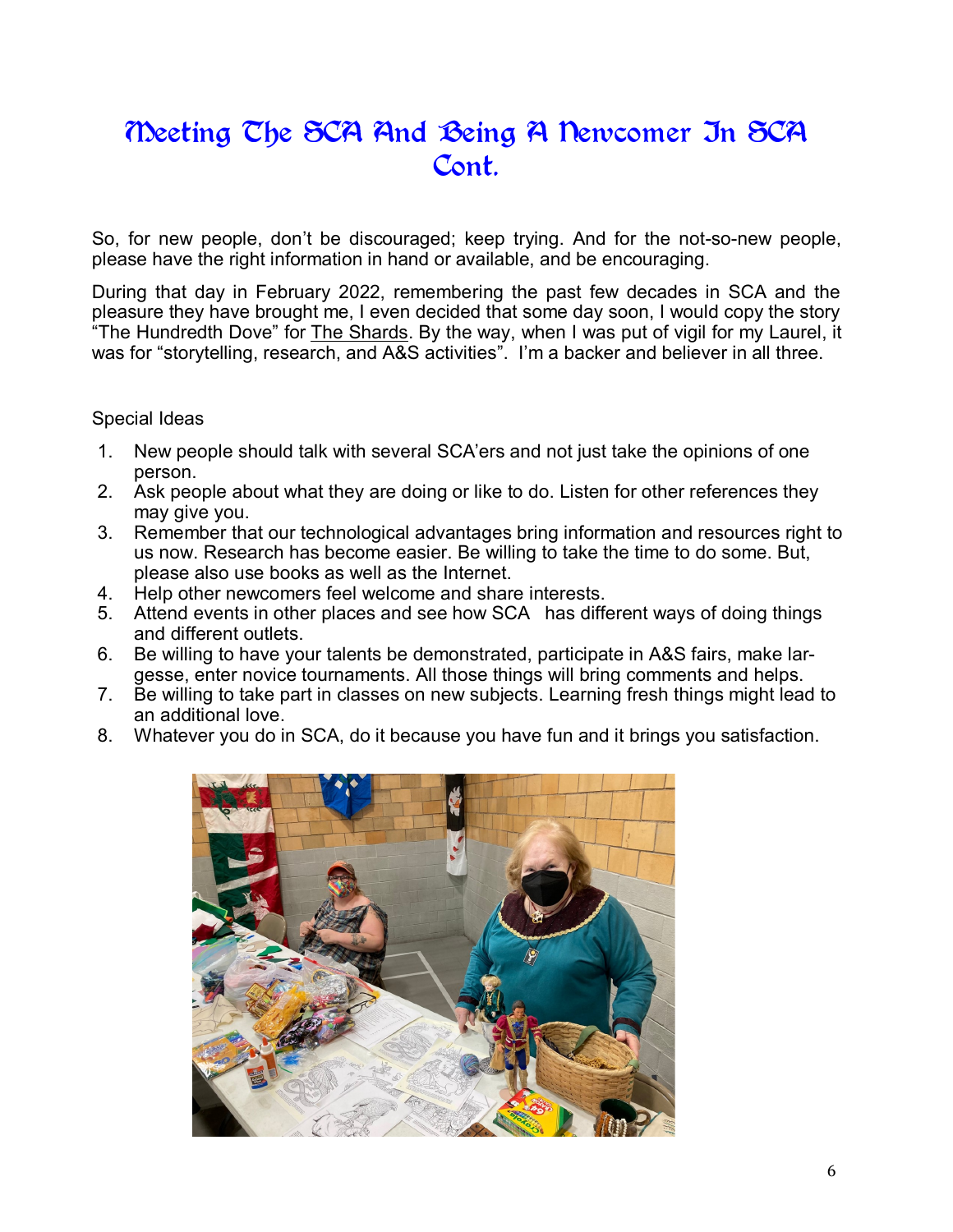#### Beginning Silk Painting: A Foundational Guide to Prepare for your project

Instructor: Petrona da Manciano Email:PetronadaManciano@gmail.com



My background: I am NOT an artist, in fact, I cannot draw. Not a straight line, not a circle, not even a passable stick figure. But I can cheat and I will show you how. My scribe friends remind me that tracing is period, so it is ok. I am also nearly completely self taught in this art, so ask questions. I learned by messing up, you shouldn't have to.

Required materials:

Silk, Frame, Gutta, Gutta applicator, Dye/paint, paintbrush, Fixing agent or steamer.

Silk: It is possible to use nearly any silk for this type of painting. However, the heavier silks like Noil and Dupioni are difficult to get gutta to penetrate which makes them likely to bleed across lines. The best (and cheapest) is Habotai or China Silk in the 5-8 mm range. The higher the weight (mm) of the silk, the better the color comes out on the habotai.

Frame: Any rigid frame in the needed size and shape. PVC and wood are common. I use wood and cover it in packing tape to protect it from the dyes. Pins and rubber bands may be needed here depending on style.

Gutta: Many types are available depending on the effect you want. Water soluble and non are available. The non-water soluble (Gutta Percha) is more period and what I generally use unless the piece is going to be worn. Gutta is available in black, clear, gold, silver, and dyeable.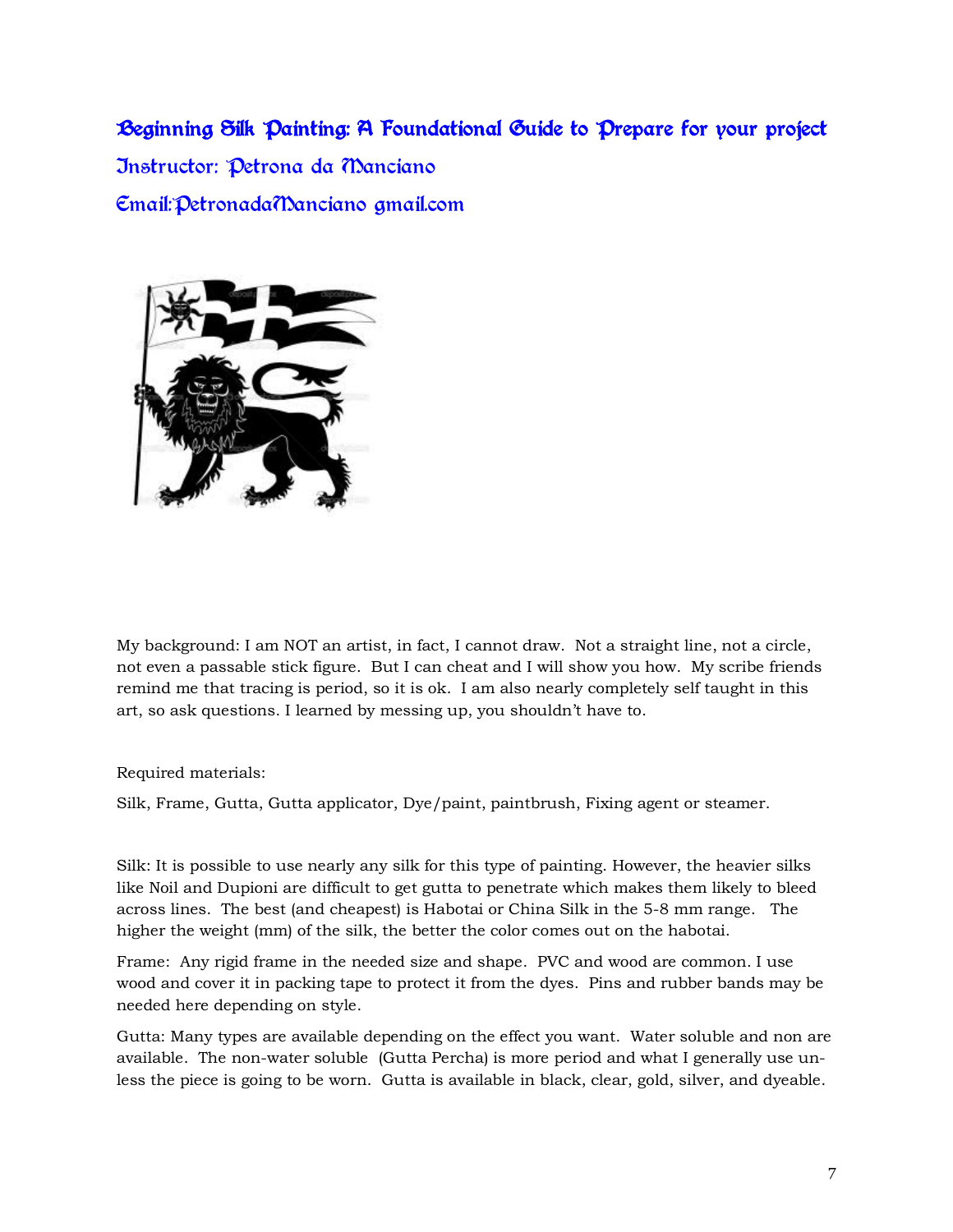I have had good luck with Jaquard Gutta and Pebeo Water soluable resist. These are my preferences.

Gutta applicator: I use small bottles with a metal tip to apply thin lines. These can be purchased in several widths. A paintbrush can be used as well.

Dye/Paint: There are several brands of silk dye available: SetaSilk, Jacquard Red, Jacquard Green, DyNaFlow, and DuPont are the most common. Any acid or procion dye can also be used. It is important to note that some dyes go on like ink and some like paint. Be certain to determine what method is used to fix the color. Some dyes use a chemical fixative, others steam. There are pros and cons to both. My preference is for DyeNaFlow OR SetaSilk, as I can heat set it in the oven.

Paintbrush: Whatever artists brush you have will do. Foam brushes are great for large areas.

Fixative or Steamer: Depending on what color you have used, you will either steam the silk on the stove for about an hour or place it in a water and chemical bath. With the Jacquard Green use Jacquard Dyeset Concentrate. When using DyeNaFlow,I prefer to bake the piece, wrapped carefully in muslin and placed on a cookie tray, in the oven. Set to 275 degrees and let it go for 35 minutes (including the preheat).

Suppliers:

Dharma Trading Company at www.dharmatrading.com

-Good prices purveyors of all supplies including silks and many product lines

Dick Blick Art Stores at www.dickblick.co

-Several dye lines, guttas, applicators, brushes, etc

Mulberry Silks at www.mulberrysilks.co

-Most needed items

Vogue fabrics at www.voguefabricsstore.co

-for silks

Your local fabric store for silk and your local hardware supply for frame materials

I also recommend your local library for books on silk painting. Particularly those by J. Venable.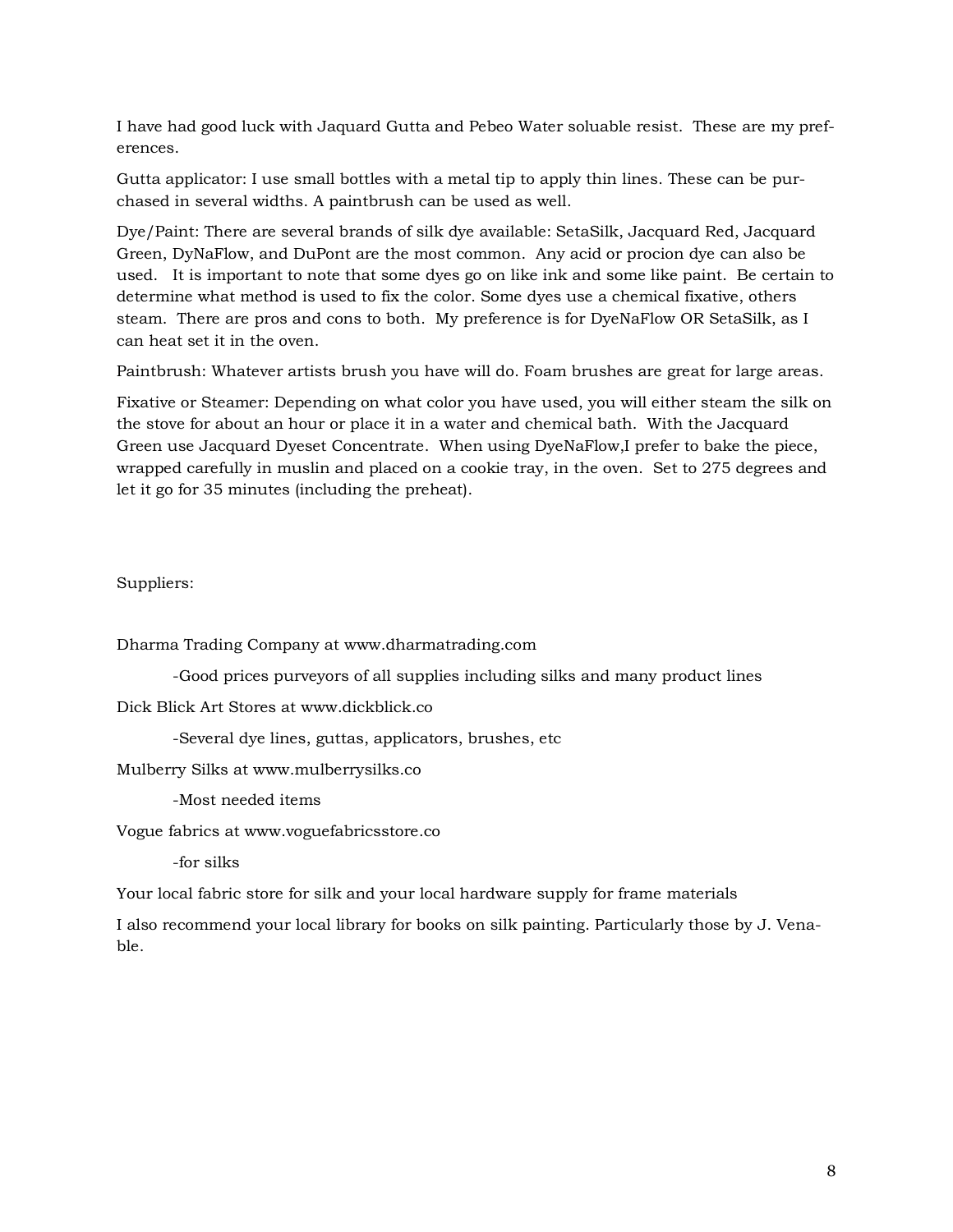## CURIA CALL

#### **Her Crystalline Excellency**

Baronessa Petrona De Manciano baroness@shatteredcrystal.org

#### **Pursuivant (Herald) Knight's Marshal**

nholsey.ca@gmail.com (See Chatelain)

Master Avery Austringer

#### **Demonstration Coordinator Rapier Marshal**

Celestria De Surmulot Lord Bartelmeu le Wis

Master Avery Austringer **Lady Brigid MacCauley** 

**Equestrian Marshal Chronicler**  Mistress Alphia Biras-Parz **Asa the Nine-Fingered** Asa the Nine-Fingered shatteredcrystal.equestrian@midrealm.org shatteredcrystal.chronicler@midrealm.org **Thrown Weapons Marshal Minister of Youth**

**Minister of Arts and Sciences Web Minister** Lady Catalina Mellini (Lina) and a compare control control control control control control control control control control control control control control control control control control control control control control con **Seneschal Exchequer**  Celestria De Surmulot Cellach ni Thighearnaig

shatteredcrystal.seneschal@midrealm.org shatteredcrystal.exchequer@midrealm.org

Kallinikos Gavras **Master Avery Austringer** Master Avery Austringer

**Chatelain Archery Marshal** 

ted.kocot@gmail.com archerymarshal@shatteredcrystal.org

demoinfo@shatteredcrystal.org shatteredcrystal.rapier@midrealm.org

**Deputy Knight Marshal National Communist Communist Communist Communist Communist Communist Communist Communist Communist Communist Communist Communist Communist Communist Communist Communist Communist Communist Communist** (See Chatelain) boffermarshal@shatteredcrystal.org

Vacant **Baroness Caroline de Mercier Baroness Caroline de Mercier** ministerofchildren@shatteredcrystal.org

shatteredcrystal.moas@midrealm.org shatteredcrystal.webminister@midrealm.org

This is the March 2022 issue of The Shards, a publication of the Barony of Shattered Crystal of the Society for Creative Anachronism, Inc. (SCA, Inc.). The Shards is edited by and available from Kristi Cagle, 1925 Florence St, Cahokia Heights, IL 62206. It is not a corporate publication of SCA, Inc., and does not delineate SCA, Inc. policies.

Copyright © 2021 Society for Creative Anachronism, Inc. For information on reprinting photographs, articles, or artwork from this publication, please contact the Chronicler, who will assist you in contacting the original creator of the piece. Please respect the legal rights of our contributions.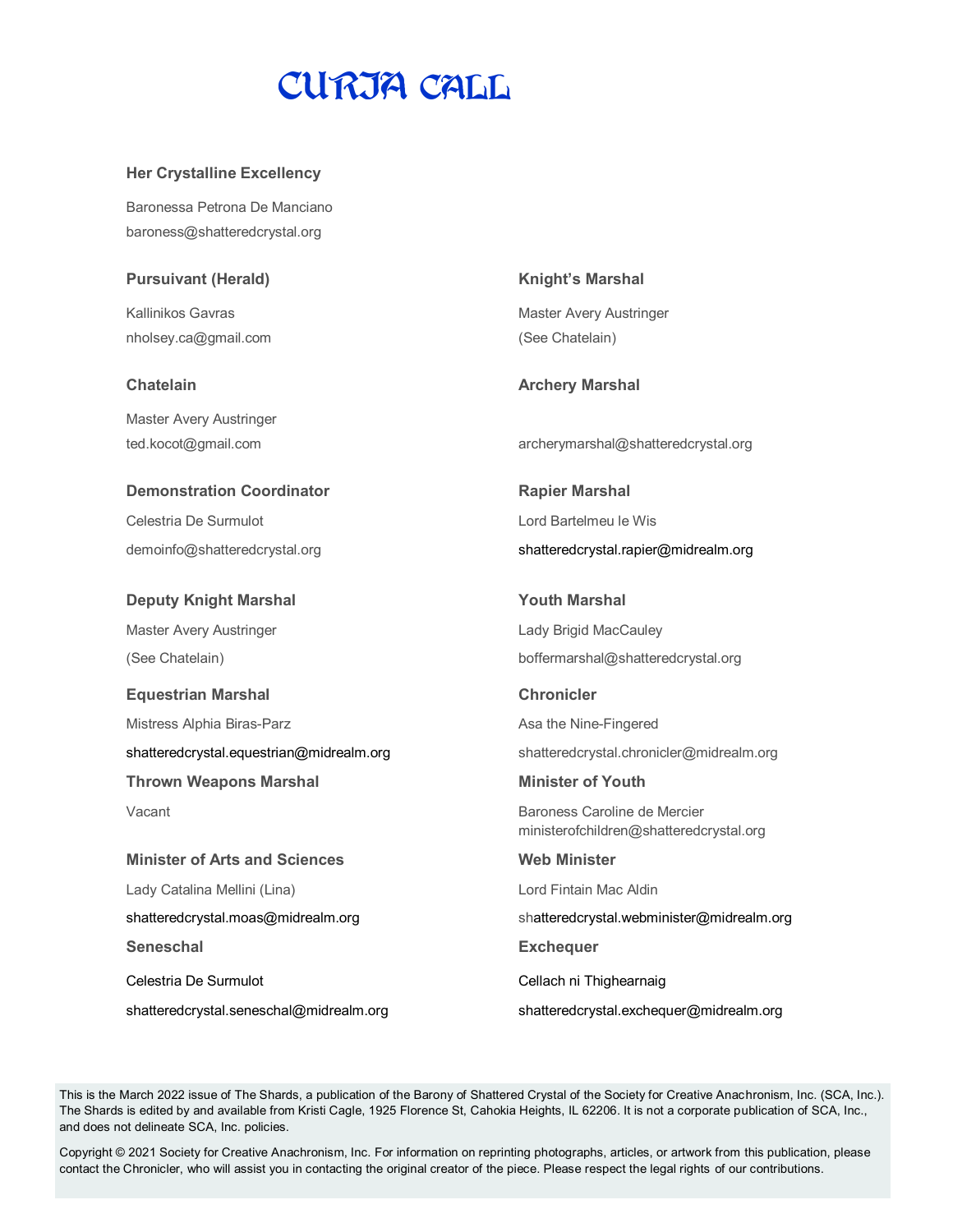## **July 2022 Sun Mon Tue Wed Thu Fri Sat**

|                     |                |                 |    |                                   | $\mathbf{1}$         | $\overline{2}$      |
|---------------------|----------------|-----------------|----|-----------------------------------|----------------------|---------------------|
|                     |                |                 |    |                                   | A Simple Day         | A Simple Day        |
|                     |                |                 |    |                                   |                      |                     |
| 3                   | $\overline{4}$ | $5\overline{)}$ | 6  | $\overline{7}$                    | 8                    | 9                   |
| A Simple Day        |                | <b>Meeting</b>  |    |                                   | <b>Tyger Hunt 37</b> | Tyger Hunt 37       |
|                     |                |                 |    |                                   | Push for<br>Pennsic  | Push for<br>Pennsic |
| 10                  | 11             | 12              | 13 | 14                                | 15                   | 16                  |
| Tyger Hunt 37       |                | <b>Meeting</b>  |    |                                   |                      |                     |
| Push for<br>Pennsic |                |                 |    |                                   |                      |                     |
| $17 \,$             | 18             | 19              | 20 | 21                                | 22                   | 23                  |
|                     |                | <b>Meeting</b>  |    |                                   |                      |                     |
|                     |                |                 |    |                                   |                      |                     |
| 24                  | 25             | 26              | 27 | 28                                | 29                   | 30                  |
|                     |                | <b>Meeting</b>  |    | <b>Business</b><br><b>Meeting</b> | Pennsic              | Pennsic             |
| 31                  |                |                 |    |                                   |                      |                     |
| Pennsic             |                |                 |    |                                   |                      |                     |
|                     |                |                 |    |                                   |                      |                     |
|                     |                |                 |    |                                   |                      |                     |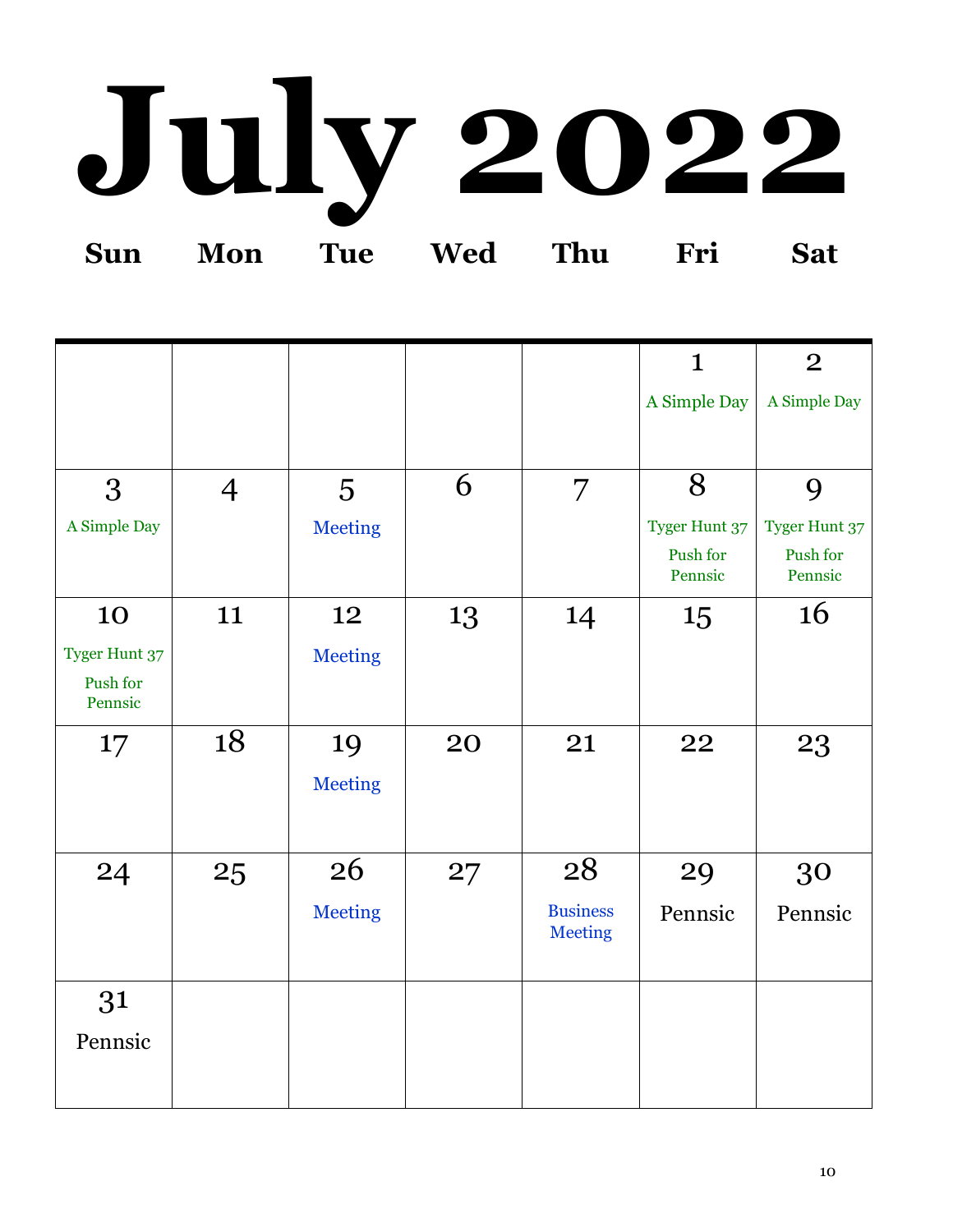# **August 2022**

|  | Sun Mon Tue Wed Thu Fri Sat |  |  |
|--|-----------------------------|--|--|
|  |                             |  |  |

|                             | $\mathbf{1}$ | $\overline{2}$ | 3       | $\overline{4}$  | 5                            | 6                            |
|-----------------------------|--------------|----------------|---------|-----------------|------------------------------|------------------------------|
|                             | Pennsic      | <b>Meeting</b> | Pennsic | Pennsic         | Pennsic                      | Pennsic                      |
|                             |              | Pennsic        |         |                 |                              |                              |
|                             |              |                |         |                 |                              |                              |
| $\overline{7}$              | 8            | 9              | 10      | 11              | 12                           | 13                           |
| Pennsic                     | Pennsic      | <b>Meeting</b> | Pennsic | Pennsic         | Pennsic                      | Pennsic                      |
|                             |              | Pennsic        |         |                 |                              |                              |
|                             |              |                |         |                 |                              |                              |
| 14                          | 15           | 16             | 17      | 18              | 19                           | 20                           |
| Pennsic                     |              | <b>Meeting</b> |         |                 |                              | Hunt for the                 |
|                             |              |                |         |                 |                              | <b>White Stag</b>            |
|                             |              |                |         |                 |                              |                              |
| 21                          | 22           | 23             | 24      | 25              | 26                           | 27                           |
|                             |              | <b>Meeting</b> |         | <b>Business</b> | Constellation                | Constellation                |
|                             |              |                |         | <b>Meeting</b>  | Academy of<br><b>Defense</b> | Academy of<br><b>Defense</b> |
|                             |              |                |         |                 |                              |                              |
| 28                          | 29           | 30             | 31      |                 |                              |                              |
| Constellation<br>Academy of |              | <b>Meeting</b> |         |                 |                              |                              |
| <b>Defense</b>              |              |                |         |                 |                              |                              |
|                             |              |                |         |                 |                              |                              |